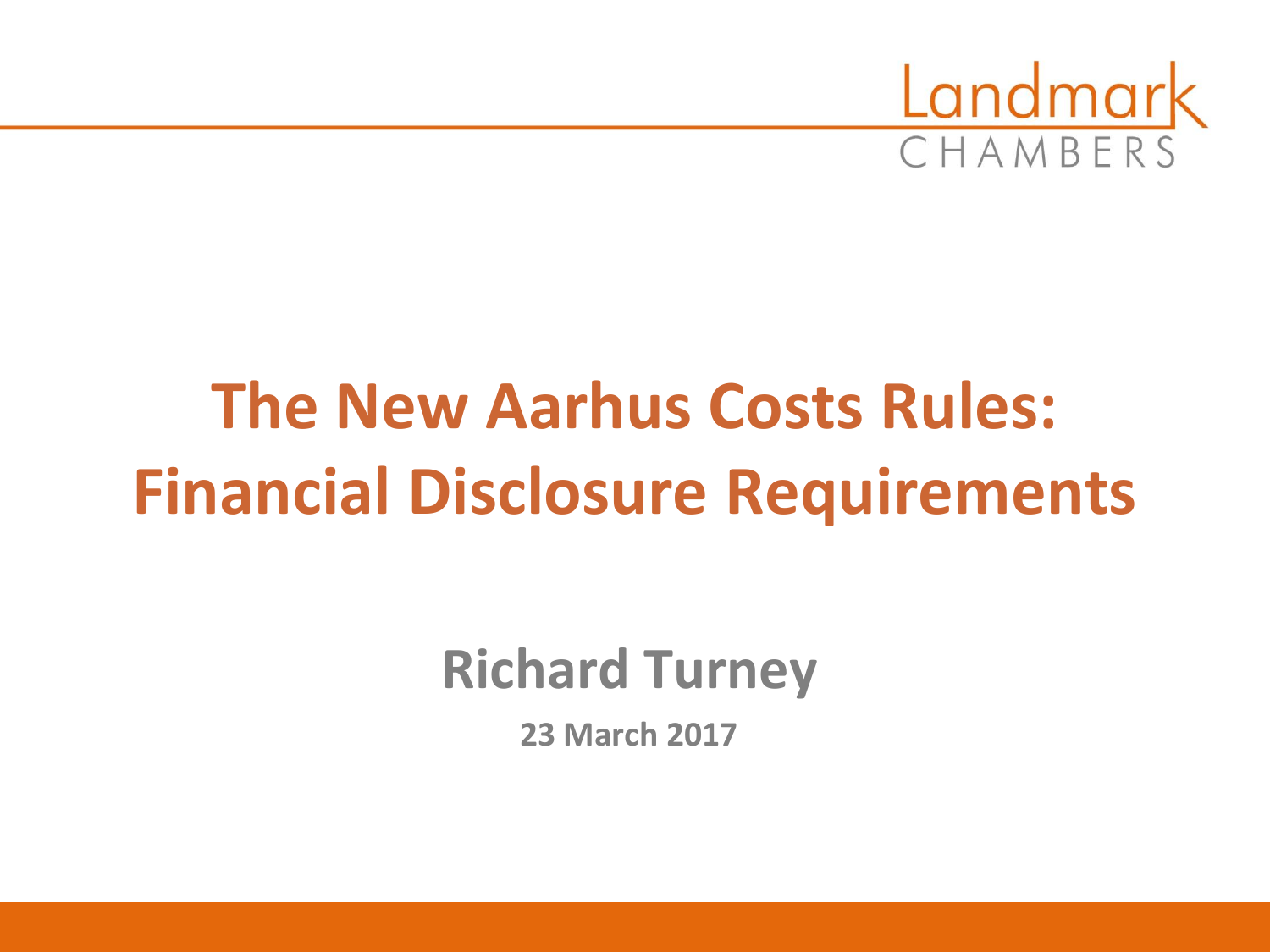#### **The financial disclosure requirement**

Costs rules apply where a claimant who is a member of the public has

"(a) stated in the claim form that the claim is an Aarhus Convention claim; and

(b) filed and served with the claim form a schedule of the claimant's financial resources which takes into account any financial support which any person has provided or is likely to provide to the claimant and which is verified by a statement of truth."

CPR 45.42(1)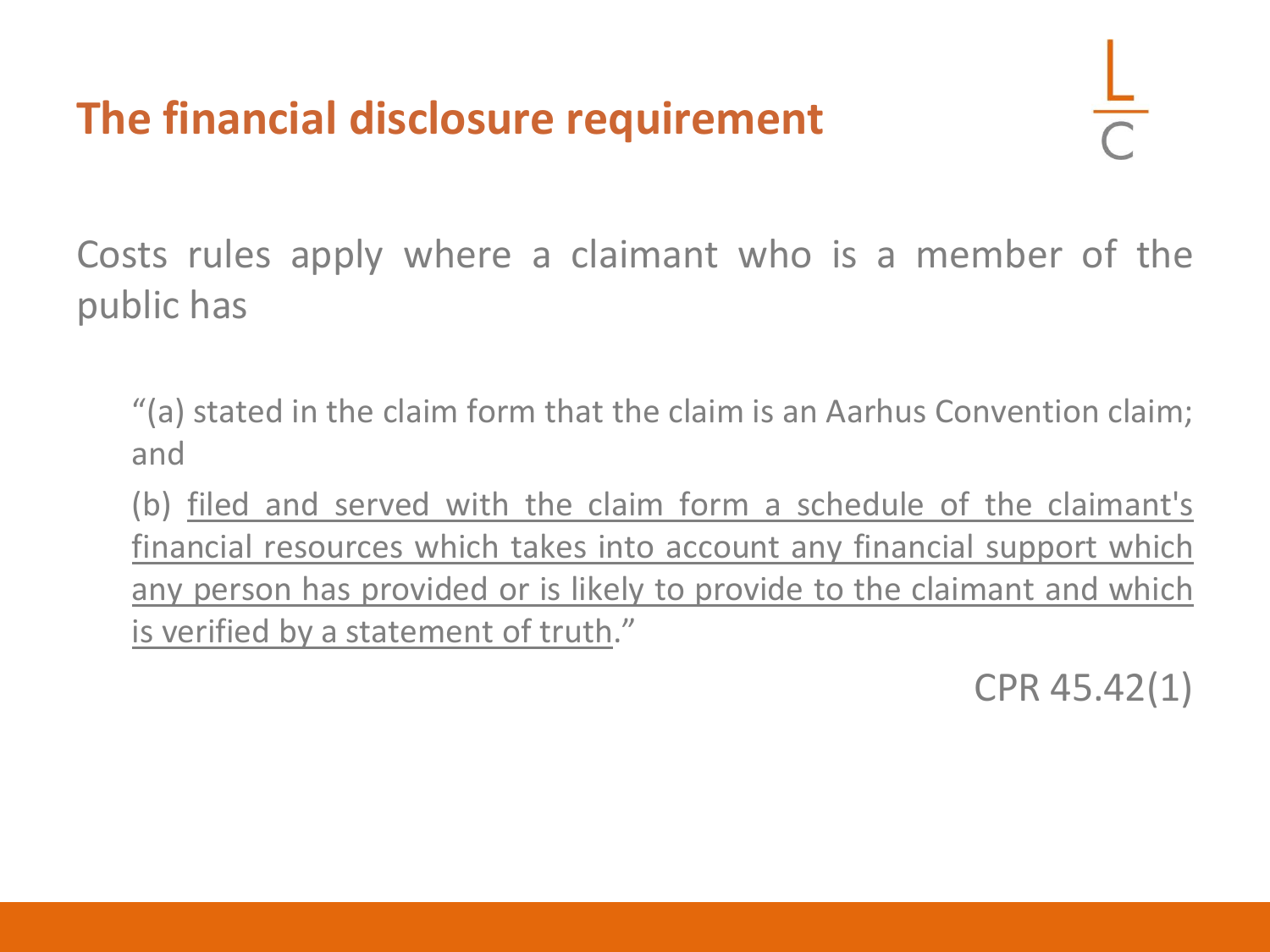#### **The purpose of the financial disclosure**

- Variation of the costs limits under CPR 45.44
- Variation only if Court is satisfied that:

"(a) to do so would not make the costs of the proceedings prohibitively expensive for the claimant; and

(b) in the case of a variation which would reduce a claimant's maximum costs liability or increase that of a defendant, without the variation the costs of the proceedings would be prohibitively expensive for the claimant."

CPR 45.44(2)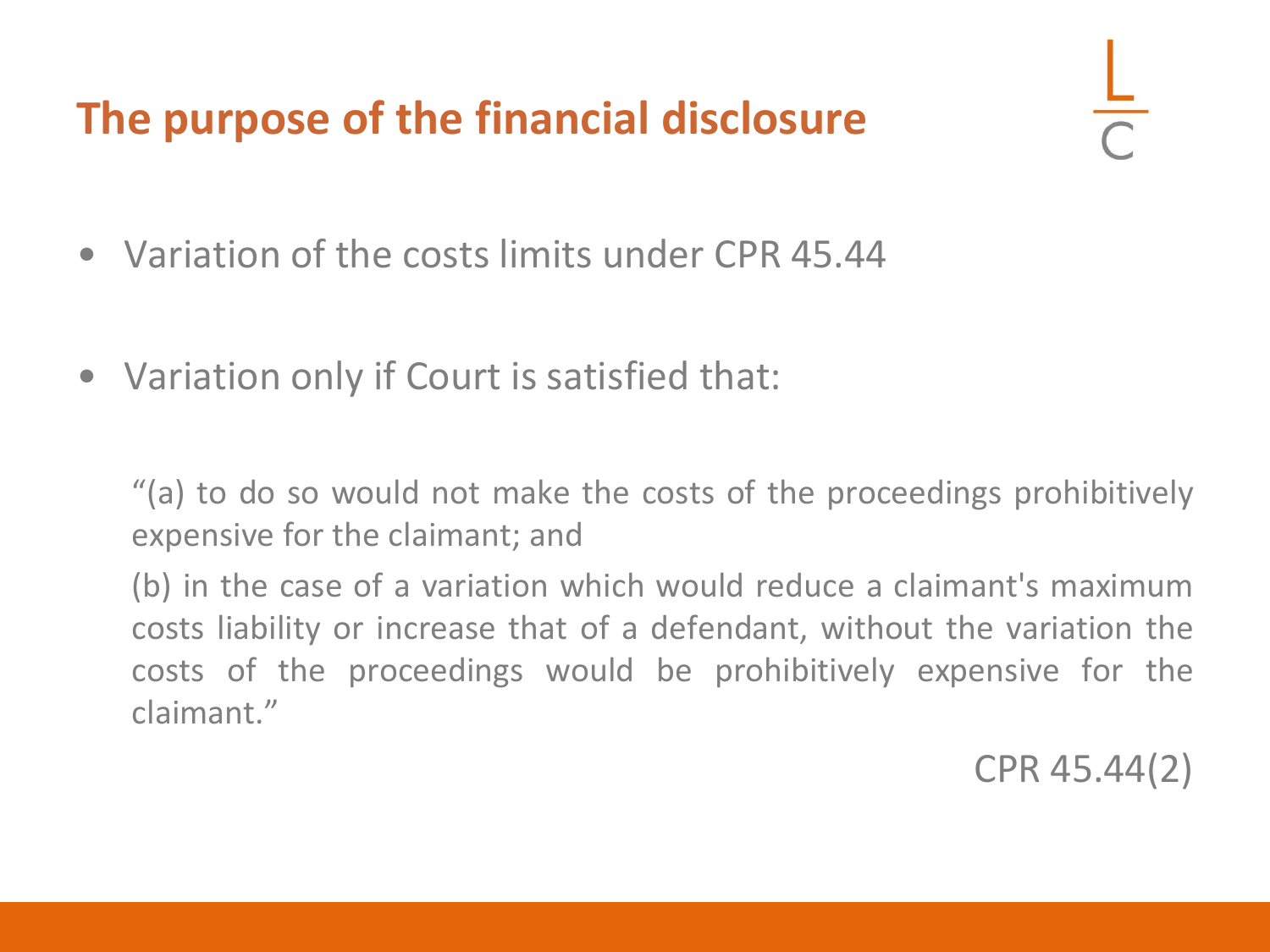## **Definition of "prohibitively expensive" proceedings**

"their likely costs (including any court fees which are payable by the claimant) either—

(a) exceed the financial resources of the claimant; or

(b) are objectively unreasonable having regard to  $-$ 

(i) the situation of the parties;

(ii) whether the claimant has a reasonable prospect of success;

(iii) the importance of what is at stake for the claimant;

(iv) the importance of what is at stake for the environment;

(v) the complexity of the relevant law and procedure; and

(vi) whether the claim is frivolous."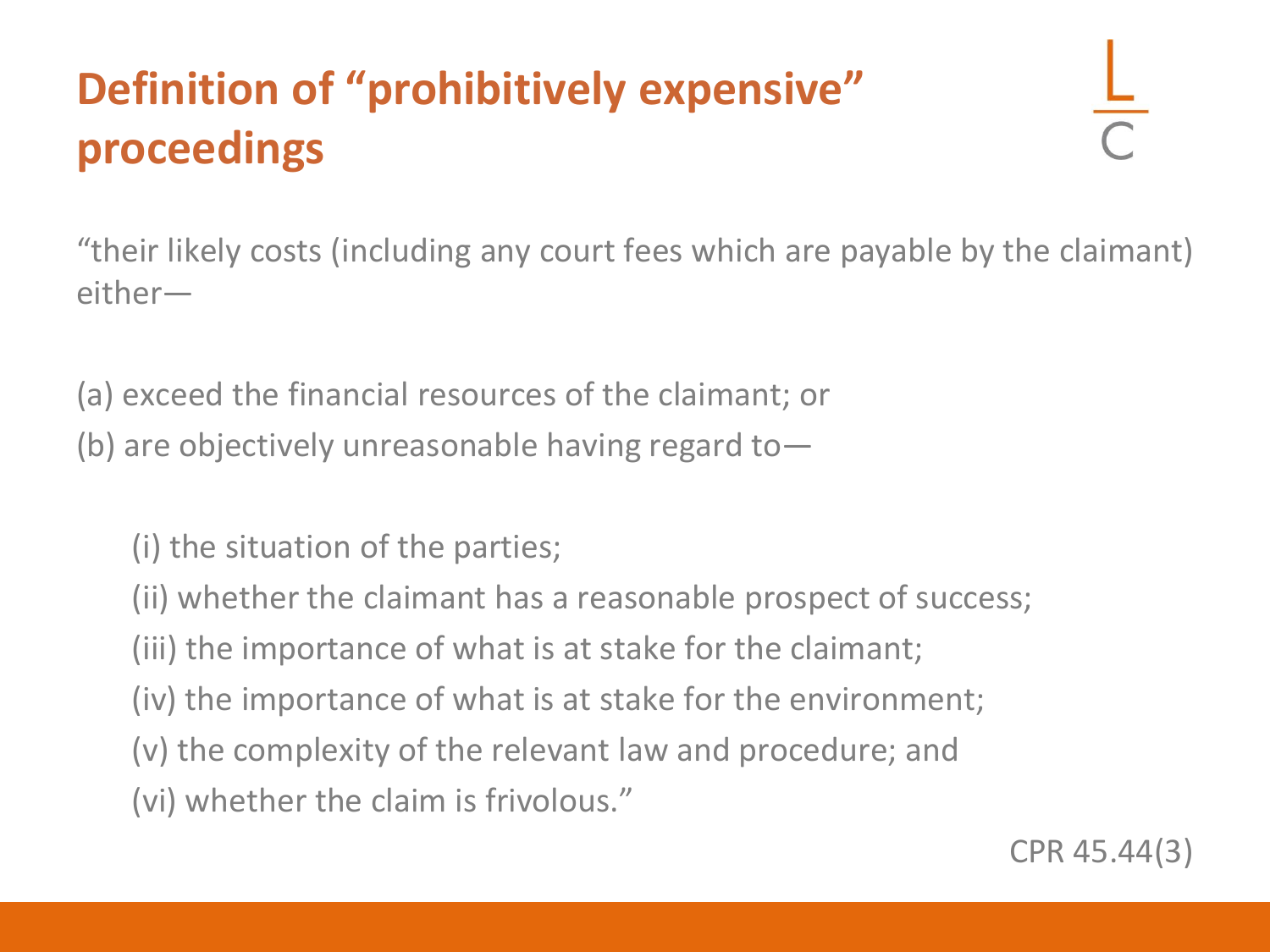#### **Changes mirror provisions of CJCA 2015**

- Judicial review costs capping addressed in ss 88-90 Criminal Justice and Courts Act 2015
- New CPR 46, 16-19
- PD 46 suggests that the "summary" of resources must include the "applicant's significant assets, liabilities, income and expenditure"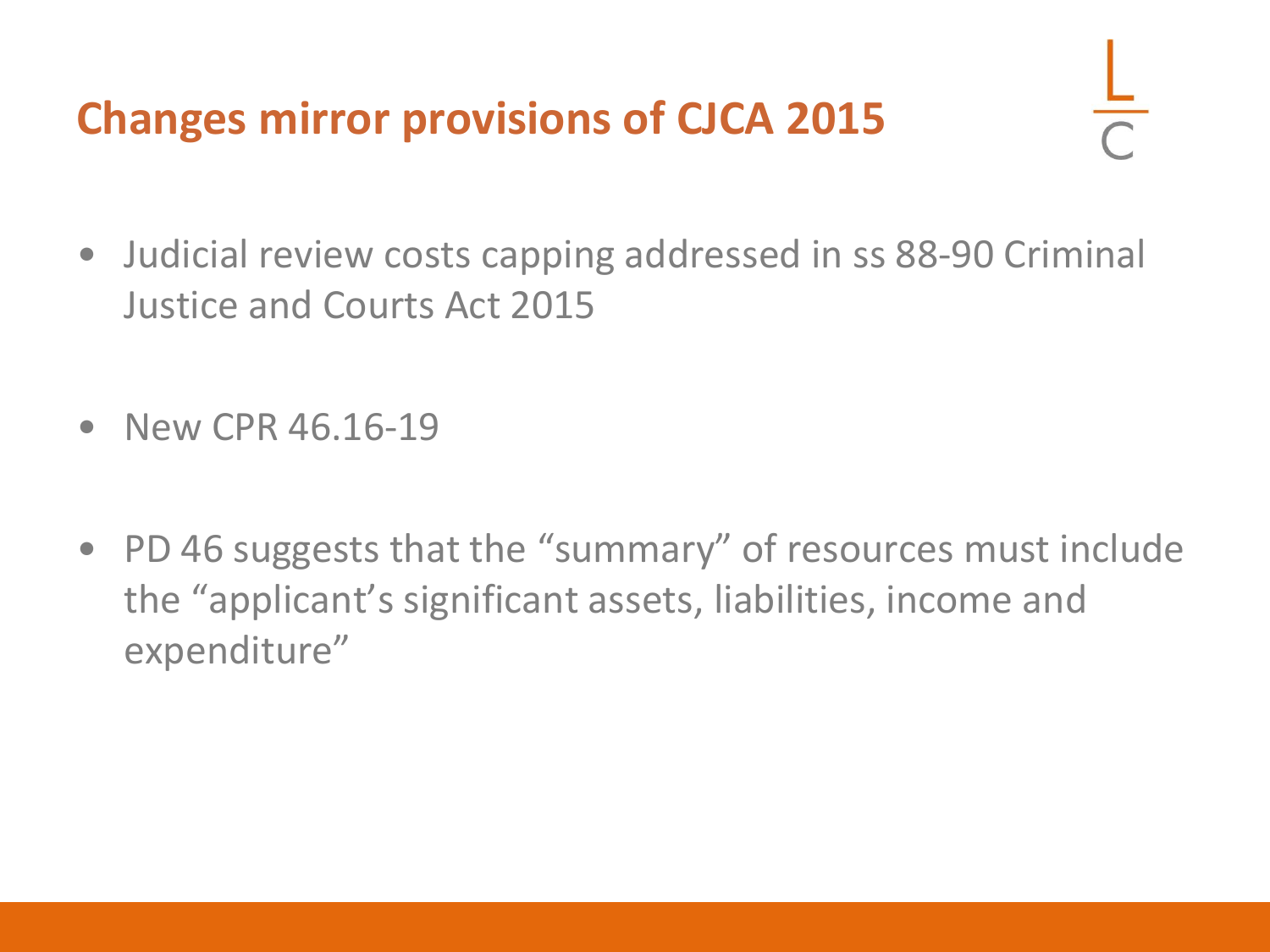#### **What is required in practice**

- "a schedule of the claimant's financial resources"
	- Currently no prescribed form
	- Unclear what is meant by "financial resources" but likely to include both cash and assets (cp PD 46)
	- Is a "schedule" more than a "summary"?
- "takes into account any financial support which any person has provided or is likely to provide to the claimant"
	- NB the position of solicitors; CFAs
	- Compare with s 89(1)(a) "the financial resources of any person who provides, or may provide, financial support to the parties"
	- Presumably financial support *in relation to the claim*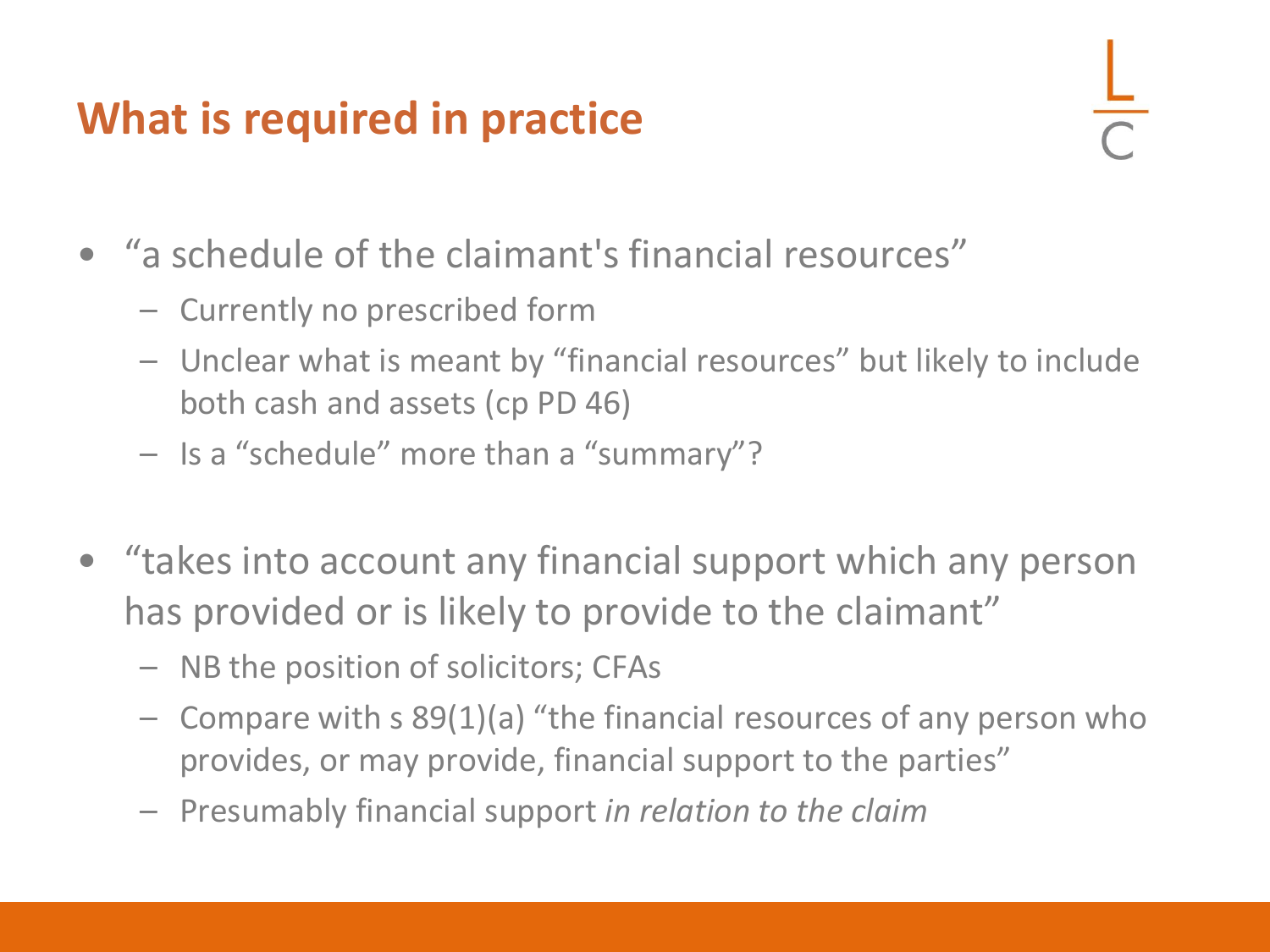### **What is required (2)**

- "verified by a statement of truth"
	- See CPR 22
- "filed and served with the claim form"
	- Same time limits apply for filing and service
	- "claim form" includes any application to commence proceedings (CPR 6.2(c))
	- In practice these are short time limits for obtaining full financial information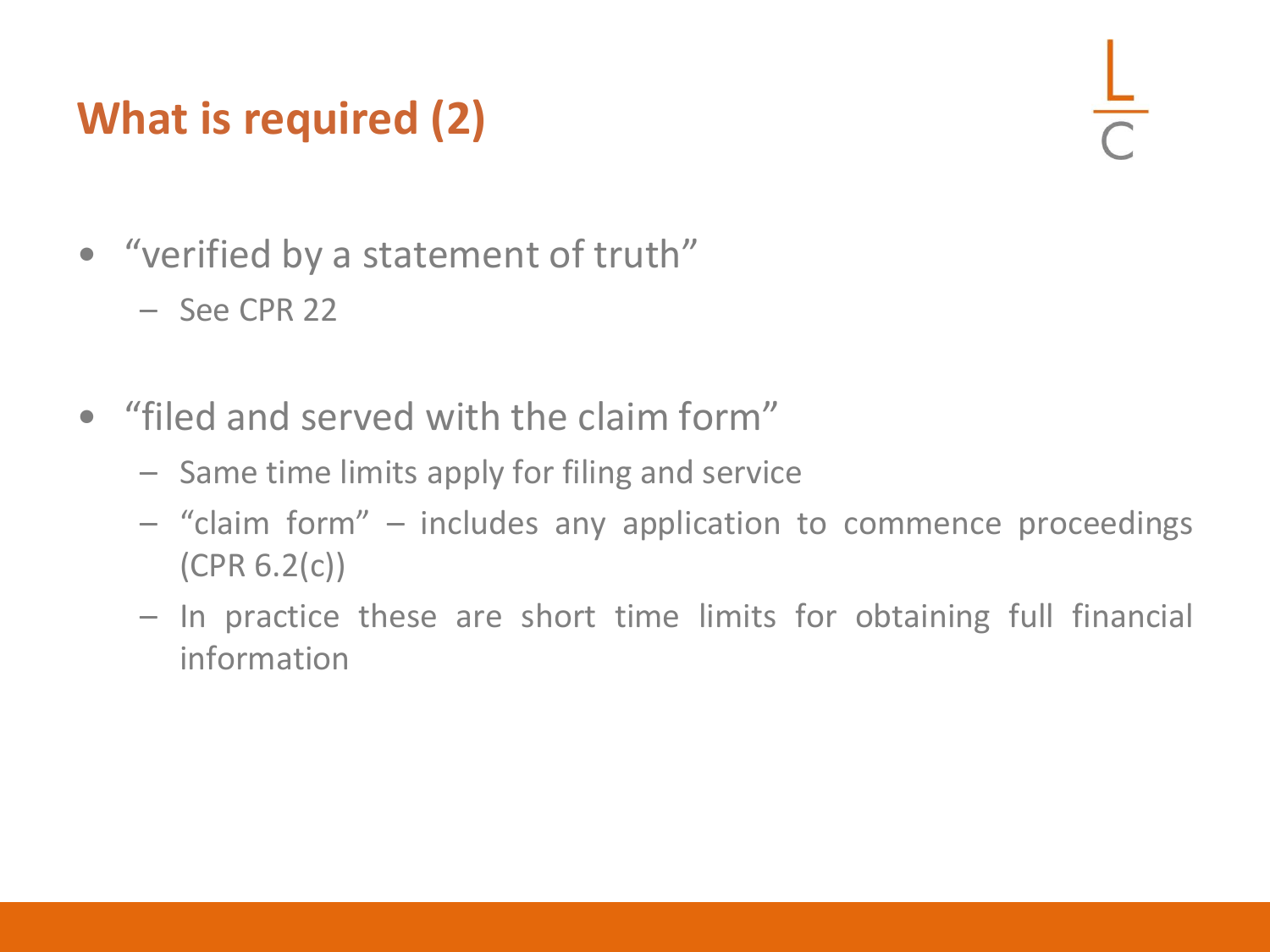#### **Issues**

- Level of detail
- Obtaining sufficient detail in the context of short time scales for filing
- Meaning of "financial support"
- How the disclosure requirement feeds into "prohibitively expensive" assessment